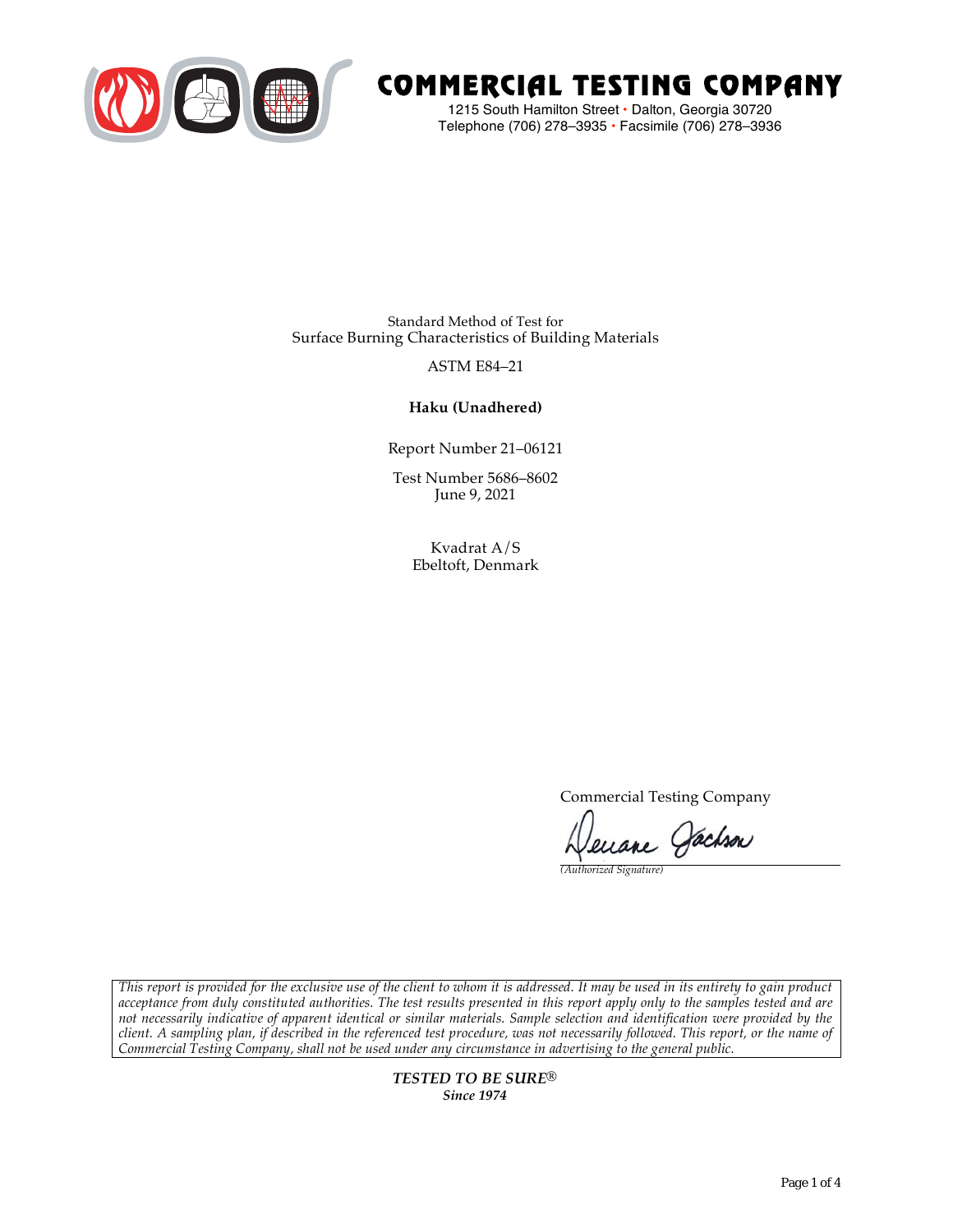#### **INTRODUCTION**

This report is a presentation of results of a surface flammability test on a material submitted by Kvadrat A/S, Ebeltoft, Denmark.

The test was conducted in accordance with the ASTM International fire-test-response standard E84–21, *Surface Burning Characteristics of Building Materials*, sometimes referred to as the Steiner tunnel test. ASTM E84 is an American National Standard (ANSI) and has been approved for use by agencies of the Department of Defense. The ASTM E84 test method is the technical equivalent of UL No. 723. The test is applicable to exposed interior surfaces such as walls and ceilings. The test is conducted with the specimen in the ceiling position with the surface to be evaluated face down toward the ignition source. Thus, specimens shall either be self-supporting by its own structural quality, held in place by added supports along the test surface, or secured from the back side.

This standard is used to measure and describe the response of materials, products, or assemblies to heat and flame under controlled conditions, but does not by itself incorporate all factors required for firehazard or fire-risk assessment of the materials, products, or assemblies under actual fire conditions.

#### **PURPOSE**

The purpose of the test is to provide only the comparative measurements of surface flame spread and smoke development of materials with that of select grade red oak and fiber–reinforced cement board, Grade II, under specific fire exposure conditions with the smoke area of heptane used to establish the smoke-developed index. The test exposes a nominal 24-foot long by 20-inch wide test specimen to a controlled air flow and flaming fire adjusted to spread the flame along the entire length of a red oak specimen in  $5\frac{1}{2}$  minutes. During the 10-minute test duration, flame spread over the specimen surface are measured and recorded. Test results are calculated relative to red oak, which has an arbitrary rating of 100, and fiber–reinforced cement board, Grade II, which has a rating of 0. The 100 smoke-developed index is calculated using the smoke area of heptane.

The test results are expressed as Flame Spread Index and Smoke-Developed Index. The Flame Spread Index is defined in ASTM E176 as "a number or classification indicating a comparative measure derived from observations made during the progress of the boundary of a zone of flame under defined test conditions." The Smoke-Developed Index, a term specific to ASTM E84, is defined as "a number or classification indicating a comparative measure derived from smoke obscuration data collected during the test for surface burning characteristics." There is not necessarily a relationship between the two measurements.

The method does not provide for measurement of heat transmission through the surface tested, the effect of aggravated flame spread behavior of an assembly resulting from the proximity of combustible walls and ceilings, or classifying a material as noncombustible solely by means of a Flame Spread Index.

The zero reference and other parameters critical to furnace operation are verified on the day of the test by conducting a 10–minute test using 1/4–inch fiber–reinforced cement board, Grade II. Periodic tests using NOFMA certified 23/32–inch select grade red oak flooring provide data for the 100 flame spread reference with heptane providing data for calculating the 100 smoke-developed index. These procedures are more fully described in Section 7of the E84 Standard.

#### **TEST SAMPLE**

The test sample, selected by the client, was identified as **Haku (Unadhered)**, 100% polyurethane/silicone (surface) polyester backing with a total weight of 15.3 ounces per square yard. The material was conditioned to equilibrium in an atmosphere with the temperature maintained at  $71 \pm 2$ °F and the relative humidity at  $50 \pm 5$  percent. For testing, two lengths of the material, each measuring 2 feet wide by 12 feet in length, were free laid over a 2-inch hexagonal wire mesh supported by 1/4-inch diameter steel rods spanning the ledges of the tunnel furnace at 24-inch intervals. This method of support is described in Annex A4 of the E84 standard, Sections A4.3, A4.5 and A4.8.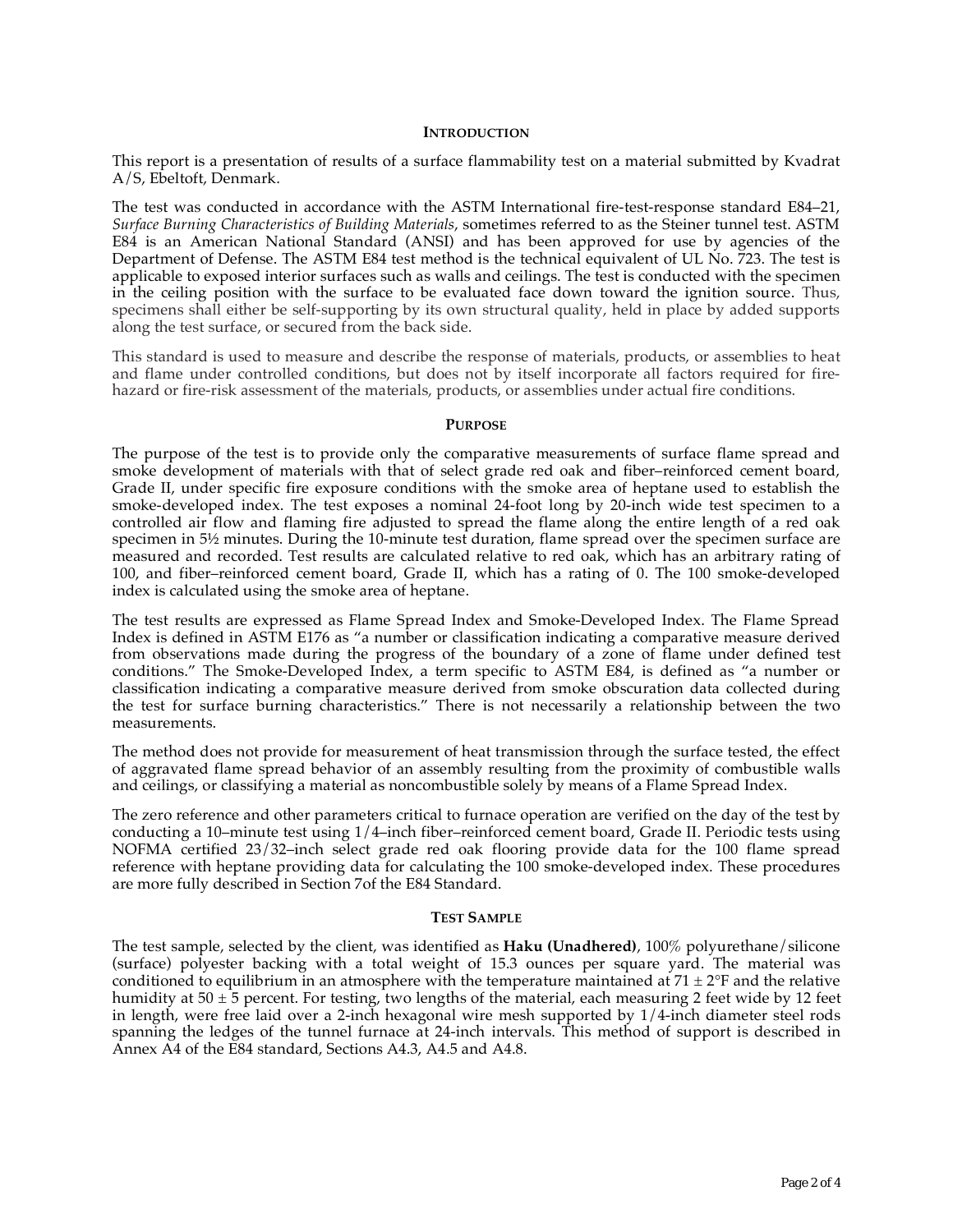#### **TEST RESULTS**

The test results, calculated on the basis of observed flame propagation and the integrated area under the recorded smoke density curve, are presented below. The Flame Spread Index obtained in E84 is rounded to the nearest number divisible by five. Smoke-Developed Indices are rounded to the nearest number divisible by five unless the Index is greater than 200. In that case, the Smoke-Developed Index is rounded to the nearest 50 points. The rounding procedures are more fully described in Sections 9.1, 9.2, and X3 of the E84 Standard. The flame spread and smoke development data are presented graphically at the end of this report.

| <b>Test Specimen</b>                    | Flame Spread Index | <b>Smoke-Developed Index</b> |
|-----------------------------------------|--------------------|------------------------------|
| Fiber-Reinforced Cement Board, Grade II |                    |                              |
| Red Oak Flooring                        | 100                |                              |
| Heptane, (HPLC) Grade                   |                    | 100                          |
| Haku (Unadhered)                        | 35                 | 105                          |

#### **OBSERVATIONS**

Specimen ignition over the burners occurred at 0.17 minute. Surface flame spread was observed to a maximum distance of 6.78 feet beyond the zero point at 0.70 minute. The maximum temperature recorded during the test was 511°F. For information purposes, the actual (unrounded) Flame Spread and Smoke-Developed Indices were 33.6 and 103.6 respectively.

#### **CLASSIFICATION**

The Flame Spread Index and Smoke-Developed Index values obtained by ASTM E84 tests are frequently used by code officials and regulatory agencies in the acceptance of interior finish materials for various applications. The most widely accepted classification system is described in the National Fire Protection Association publication NFPA 101 *Life Safety Code*, where:

| Class A $0-25$ Flame Spread Index     | $0 - 450$ Smoke-Developed Index |
|---------------------------------------|---------------------------------|
| Class B $26 - 75$ Flame Spread Index  | $0 - 450$ Smoke-Developed Index |
| Class C $76 - 200$ Flame Spread Index | $0 - 450$ Smoke-Developed Index |

Class A, B, and C correspond to Type I, II, and III respectively in other codes. They do not preclude a material being otherwise classified by the authority of jurisdiction.